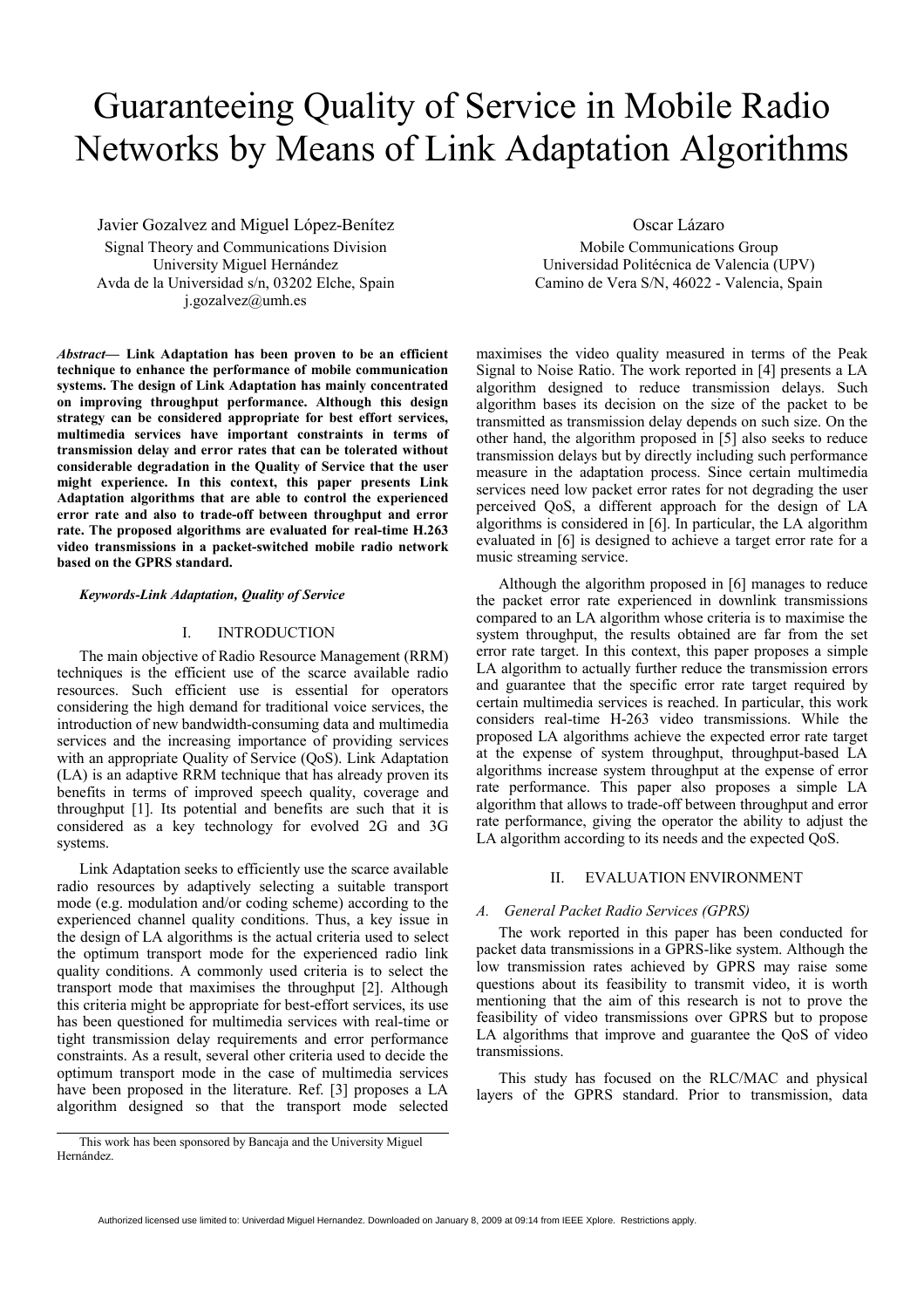TABLE I. GPRS CODING SCHEMES

| Scheme          | Code rate     | Payload | Data rate (kbits/s) |
|-----------------|---------------|---------|---------------------|
| CS <sub>1</sub> | 1/2           | 181     | 9.05                |
| CS <sub>2</sub> | $\approx$ 2/3 | 268     | 13.4                |
| CS <sub>3</sub> | $\approx 3/4$ | 312     | 15.6                |
| CS4             |               | 428     | 21.4                |

packets are segmented across the different layers of the GPRS protocol stack, with the final logical unit being the RLC block. The resulting RLC data blocks are then coded and blockinterleaved over four normal bursts in consecutive TDMA frames. The actual information transmitted in a RLC block depends on the particular Coding Scheme (CS) used to protect the information from radio transmission errors. Although GPRS considers a single modulation scheme, it defines four different CS; see Table 1. These four CS offer a trade-off between throughput and coding protection, paving the way for the application of dynamic LA to GPRS.

#### *B. System Level Simulation Platform*

The performance evaluation of a cellular system is usually conducted at two different levels: system level and link level. While the former models a mobile radio network, the later models the radio link at the bit level. Since this study concentrates on system level aspects of the operation and performance of LA algorithms, this section briefly presents the system level simulation tool that has been employed. The necessary interfaces between the link and system level studies are presented in the next section.

This work has been conducted using a highly accurate event-driven simulator working at the burst level [7]. The simulator models a sectorised macrocellular network and concentrates on the downlink. Users are assigned channels in a first-come-first-served basis by means of a random allocation scheme. In this paper, only single slot transmissions have been considered. User mobility has been implemented but no handover between sectors has been considered. Table 2 summarizes some other important parameters concerning the system level simulation tool.

#### *C. Link-to-System Level Interfaces*

Link Adaptation algorithms select the optimum transport mode based on the experienced channel quality conditions. As a result, the representation of such conditions is a key aspect to be considered whenever analyzing the performance and operation of LA. In order to reduce the complexity of system level simulations, the effects at the physical layer are generally included by means of simple Look-Up Tables (LUTs). Since the work reported in [8] demonstrated the importance of using accurate LUTs for the study of adaptive radio link techniques, an advanced link-to-system level interface, working at the burst level, has been considered in this study. This interface is composed of two LUTs. The interface requires as input from the system level the mean Carrier to Interference Ratio (CIR)

TABLE II. SIMULATION PARAMETERS

| Parameter                                      | Value                                                                                               |  |  |
|------------------------------------------------|-----------------------------------------------------------------------------------------------------|--|--|
| Cluster size                                   | 4                                                                                                   |  |  |
| Cell radius                                    | 1 <sub>km</sub>                                                                                     |  |  |
| Sectorisation                                  | $120^\circ$                                                                                         |  |  |
| Modelled interference                          | 1st and 2nd co-channel tiers                                                                        |  |  |
| $N^{\circ}$ of modelled cells<br>(wrap-around) | 25                                                                                                  |  |  |
| Slots per sector                               | 16                                                                                                  |  |  |
|                                                | H.263 video: 6 users/sector                                                                         |  |  |
| Traffic type and load                          | WWW: 3 users/sector                                                                                 |  |  |
|                                                | Email: 3 users/sector                                                                               |  |  |
| Pathloss model                                 | Okumura-Hata                                                                                        |  |  |
|                                                | Log-normal distribution                                                                             |  |  |
| Shadowing                                      | 6dB standard deviation and a 20m<br>decorrelation distance                                          |  |  |
| Vehicular speed                                | 50km/h                                                                                              |  |  |
| ARQ protocol                                   | Only for WWW and email users.<br>Assumed: perfect feedback of ARQ<br>report and no RLC block losses |  |  |
| ARQ window size                                | 64 RLC blocks                                                                                       |  |  |
| ARQ report polling<br>period                   | 16 RLC blocks                                                                                       |  |  |

experienced in a given burst. LUT-1 extracts the burst link quality, represented by means of the Bit Error Rate (BER), for the measured burst CIR. As illustrated in Fig. 1, LUT-1 represents a cumulative distribution function (cdf) of the BER for a given CIR. A random process is then used to generate the actual BER from the corresponding cdf (there is a BER cdf for each local mean CIR). The interest of this procedure is to model the effect of fast fading on the BER through a random process, thereby including the fast fading at the system level. The BER is then estimated for the four bursts used to transmit a RLC block and LUT-2 maps the mean BER and the standard deviation of the BER over the four bursts to a corresponding BLER value. Fig. 2 shows LUT-2 for the coding scheme CS1 and a vehicular speed of 50km/h.

#### *D. Traffic Models and Quality of Service*

Although this study concentrates on real-time H.263 video transmissions, the evaluation environment also implements two best effort services: email and WWW browsing. Even if results are collected individually for each traffic type, no channel partition between the different services has been applied. The WWW and email traffic sources have been implemented as ON/OFF models [7].

Since the transmission rates offered by the GPRS standard are quite low, this work has considered a H.263 video traffic source with a 16kbit/s mean bit rate. The model employs three different frame types, namely I, P and PB. Each frame type exhibits different statistical properties [9]. The video traffic model considers the following variables: frame size, frame duration, correlation between frame size and frame duration, and frame transition rate. The modeling is performed at two levels. The first one determines the frame type to be generated.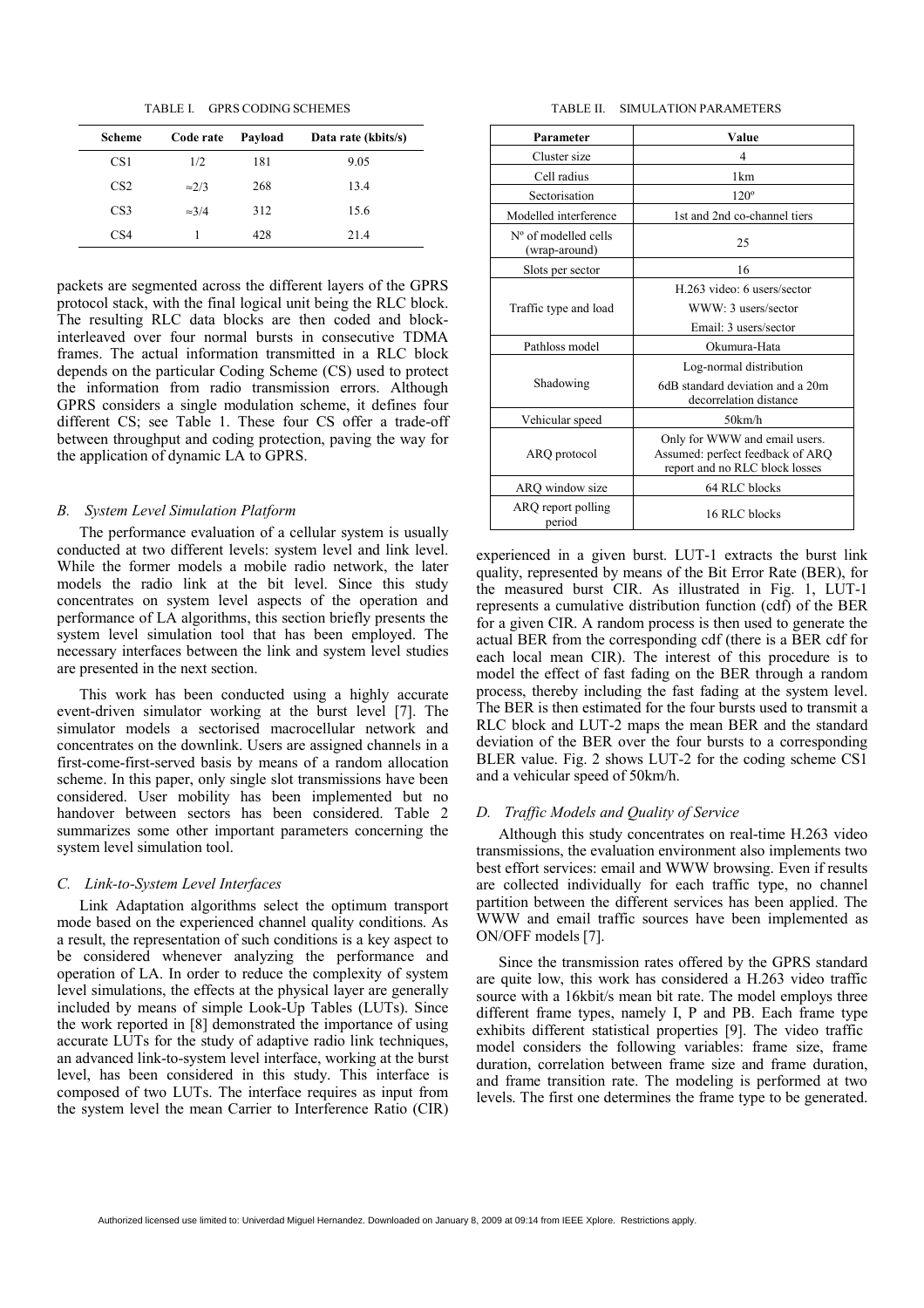

While I frames are generated at regular intervals, the generation of P and PB frames is determined by means of a Markov Chain. Once the type of frame has been established, the model determines its frame size and duration.

The quality of the received video frames is evaluated by means of the Block Error Rate (BLER). Since [10] has reported that a BLER below 5% would not produce a noticeable video degradation for H.263 transmissions, an error rate target of 5% has been considered in this work.

### III. LINK ADAPTATION ALGORITHMS AND PERFORMANCE EVALUATION

### *A. Throughput-based and error-based LA algorithms*

The basis of LA is to adaptively select the optimum CS according to the channel quality conditions and a predefined criteria. Since the aim of the throughput-based LA algorithm is to maximize the system throughput, the algorithm will select the CS that maximizes the throughput defined as:

$$
Throughout = R_{CS} \times (1 - BLER_{CS})
$$
 (1)

 $R_{CS}$  and BLER<sub>CS</sub> are the data rate and BLER for a given CS.



Figure 2.LUT-2 (CS1, user speed=50km/h)

On the other hand, the criteria used by the error-based LA algorithm to select the optimum CS is to achieve the target error rate required by a particular service. For establishing the thresholds defining the boundaries between the regions where each CS is regarded as optimum, the algorithm proposed in [6] uses simple LUTs directly mapping the BLER to the CIR. The thresholds defining the operating regions of each CS were obtained by looking below which CIR a given CS is not able to guarantee a specific BLER performance.

Table 3 illustrates the performance obtained with the throughput-based and error-based LA algorithms. The results shown in this table correspond to the average throughput, the minimum throughput experienced by 95% of the samples (this parameter has been extracted from the system throughput cdf), the average BLER and the percentage of video frames that have been transmitted with a BLER below the established target error rate (5%). Table 3 shows that while the throughputbased LA algorithm obtains a higher throughput performance, the error-based algorithm improves the BLER performance. However, it can be observed that the difference between both algorithms is not very significant, and more importantly, that the achieved average BLER by the error-based LA algorithm is well above the desired target. This pattern was also observed in [6], although the difference between the measured BLER and the target error rate was smaller. In fact, while this difference is above 100% for the results reported in Table 3, the difference was equal to 53% in [6]. The higher difference obtained in our work could be due to the fact that while [6] has been conducted using a simple LUT, this work is based on more sophisticated link-to-system level interfaces. At this point, it is important to note that [8] has already demonstrated the effect that link-tosystem level interfaces have on the predicted performance and operation of Link Adaptation.

#### *B. Proposed LA algorithm*

Since the error-based LA algorithm does not achieve the target error rate for H.263 video transmissions, the first objective of this work has been the definition of a simple LA algorithm that can achieve an average BLER below 5%.

Before describing the proposed LA algorithm, it is important to analyze the performance obtained if no LA is used (i.e. a fixed CS is employed during the entire simulation). Such performance, illustrated in Table 4, is useful to explain why the error-based LA algorithm does not perform as expected. As it can be observed from this table, the coding scheme that provides the higher BLER and the lower percentage of video frames transmitted with a BLER lower than 5% is CS4. In fact, all other coding schemes offer an average BLER that satisfies

|                                                    | Throughput algorithm Error algorithm |       |
|----------------------------------------------------|--------------------------------------|-------|
| Mean throughput (kbits/s)                          | 16.56                                | 16.24 |
| Minimum throughput for 95% of<br>samples (kbits/s) | 10.46                                | 992   |
| Average BLER $(\% )$                               | 11.18                                | 10.60 |
| % of frames with BLER $\leq 5\%$                   | 60 75                                | 61 10 |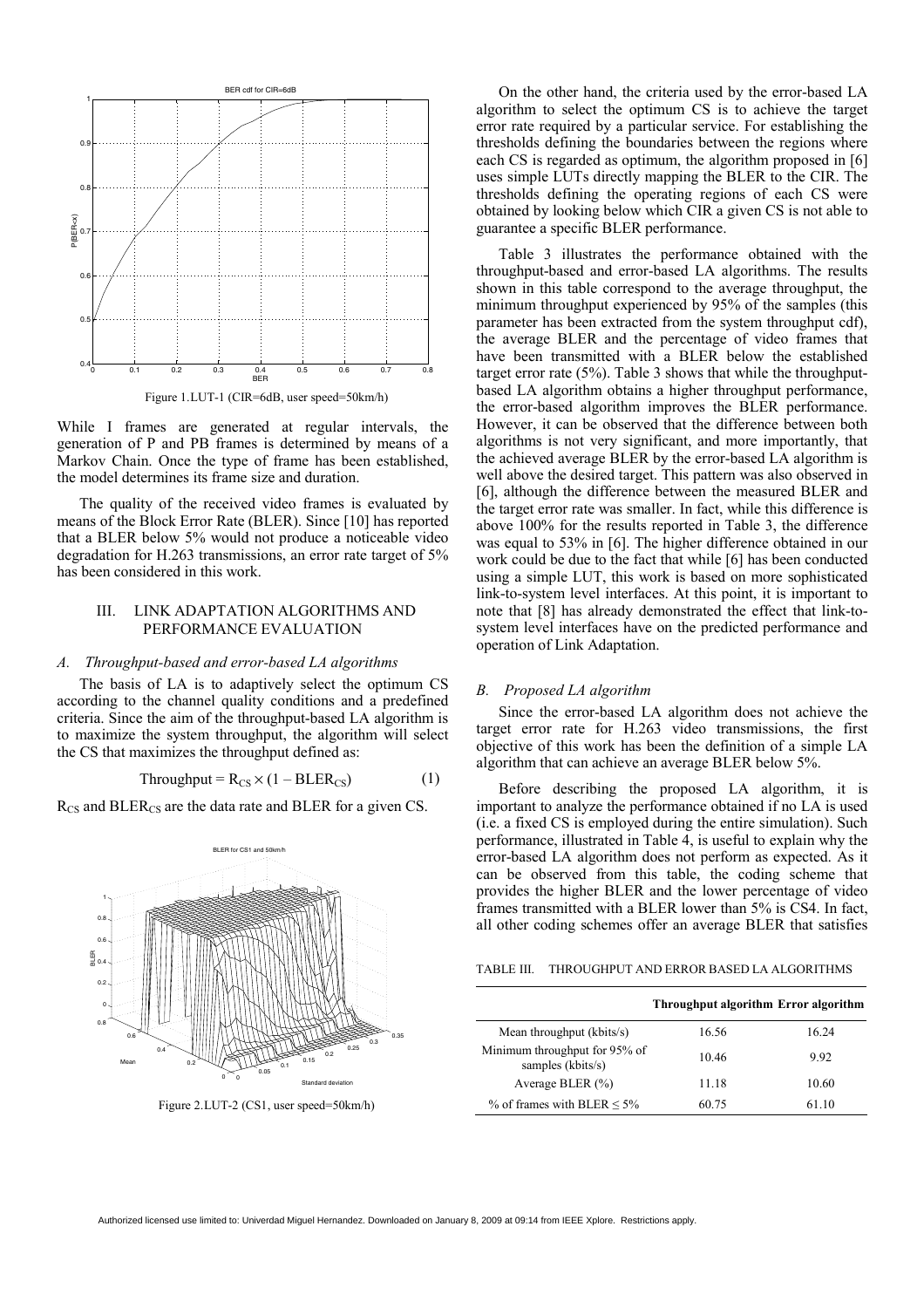the target error rate for H.263 video transmissions. Since CS4 was the most used coding scheme when considering the application of the error-based LA algorithm (its usage percentage was equal to 57.7%), it can be concluded that the use of CS4 is at the origin of this algorithm's poor BLER performance.

Taking into account the results shown in Table 4, a simple LA algorithm to achieve a low target error rate simply consists in forbidding the use of the less robust coding schemes. The performance obtained with a LA algorithm that forbids the use of CS4 and only considers CS1, CS2 and CS3 in its adaptation process is illustrated in Table 5. As it can observed from this table, the proposed algorithm obtains an average BLER below 5% and transmits the vast majority of video frames with a BLER below 5%. This improvement in terms of BLER performance is due to an important decrease in the proportion of wrong side failures (a wrong side failure corresponds to the case where a user is using a non-optimal CS that is not robust enough for correct reception). In fact, while this proportion was equal to 10.65% in the case of the error-based LA algorithm, it is equal to 5.43% with the proposed LA algorithm. As illustrated in Table 5, the BLER performance achieved with the proposed LA algorithm is obtained at the cost of an important reduction of the throughput and of the proportion of RLC blocks received with the optimal CS. While this proportion was equal to 64.2% with the error-based LA algorithm, it is now equal to 14.2%. However, the proposed algorithm also reduces the signaling load associated with the use of LA; such signaling load can be estimated by means of the average number of CS changes per second. While this number was equal to 5.02 with the error-based LA algorithm, it has decreased to 1.96 with the proposed algorithm. In fact, this reduction in the average number of CS changes per second shows that a high proportion of the signaling load associated with the use of LA is due to the use of the less robust coding scheme (CS4).

As it can be observed from Table 5, it would be possible to further improve the BLER performance if CS3 was also forbidden in the LA process. Once more this improvement in terms of BLER would be obtained at the cost of a poorer throughput performance.

TABLE IV. PERFORMANCE WITH FIXED CODING SCHEMES

|                                 | CS1   | CS <sub>2</sub> | CS3   | CS4   |
|---------------------------------|-------|-----------------|-------|-------|
| Average BLER $(\% )$            | 1.08  | 2.54            | 425   | 16 93 |
| % of frames with BLER $\leq$ 5% | 96.42 | 92.12           | 87.08 | 59.13 |

| TABLE V. | PROPOSED LA ALGORITHMS |
|----------|------------------------|
|----------|------------------------|

|                                                    | Without CS4 | <b>Without CS4 and CS3</b> |
|----------------------------------------------------|-------------|----------------------------|
| Mean throughput (kbits/s)                          | 14.30       | 12.92                      |
| Minimum throughput for 95& of<br>samples (kbits/s) | 10.29       | 10.63                      |
| Average BLER $(\% )$                               | 4.57        | 2.19                       |
| % of frames with BLER $\leq 5\%$                   | 83.20       | 9141                       |

#### *C. Trade-off LA algorithm*

This section presents and evaluates another LA algorithm that controls the experienced error rate but also offers the possibility to trade-off between throughput and BLER. This proposal could actually allow operators to dynamically adjust the operation and performance of LA according to its needs and to the expected QoS required by the services it offers.

The proposed trade-off LA algorithm regularly evaluates the experienced average BLER during previous transmissions. Consequently, one important parameter in the design of this algorithm will be how often the average BLER is estimated; this parameter is referred in the rest of this paper as averaging period. If the estimated average BLER is above the specific target error rate (5% in this work), the LA algorithm will forbid, for the next averaging period, the use of the less robust CS out of all CS that could be used during the previous averaging period. On the other hand, if the estimated average BLER is below 5%, the LA algorithm will allow the use of the more robust CS out of all CS that were not permitted during the previous averaging period. Obviously, if the average BLER is below 5% and all CS are permitted, the proposed LA algorithm will take no action and its operation will be maintained. Also, if the average BLER is above 5% and only the use of CS1 was allowed during the previous averaging period, the proposed LA algorithm will maintain CS1 as the only possible CS during the next averaging period. The performance achieved with the proposed LA algorithm and different averaging periods (in seconds) is illustrated in Tables 6 and 7. Table 7 shows the usage percentage of each CS, the proportion of RLC blocks received with the optimal CS and the proportion of wrong and right side failures (a right-side failure corresponds to the case where a user is using a non-optimal CS but one robust enough for correct reception). Table 6 shows that the proposed algorithm manages to obtain a low BLER and also to trade-off between throughput and error rate performances by simply changing the averaging period. In fact, the results obtained show that the BLER can be decreased, until a certain level, by increasing the averaging period. As shown in Table 7, increasing the averaging period reduces the use of CS4 and the proportion of wrong side failures and increases the proportion of right side failures. While the use of CS4 and an important proportion of wrong side failures are generally at the origin of transmission errors, a high proportion of right side failures indicates that the proposed algorithm tends to protect, sometimes in excess, the transmissions from radio propagation errors. However, this effect is not maintained if the averaging period is increased in excess (i.e. when considering an averaging period of 36 sec). As the results presented in Table 7 demonstrate, using an averaging period of 36 seconds provides a higher proportion of wrong side failures than using any of the other averaging periods. This increase is not due to a higher usage of CS4 but to an important increase in the usage percentage of CS3, a coding scheme with a low error protection, and a decrease in the usage percentage of the more robust coding scheme (CS1).

It is possible to further reduce the experienced BLER by considering the use of hysteresis thresholds. In this case, the LA algorithm operates in the same way as when not considering hysteresis thresholds if the average BLER